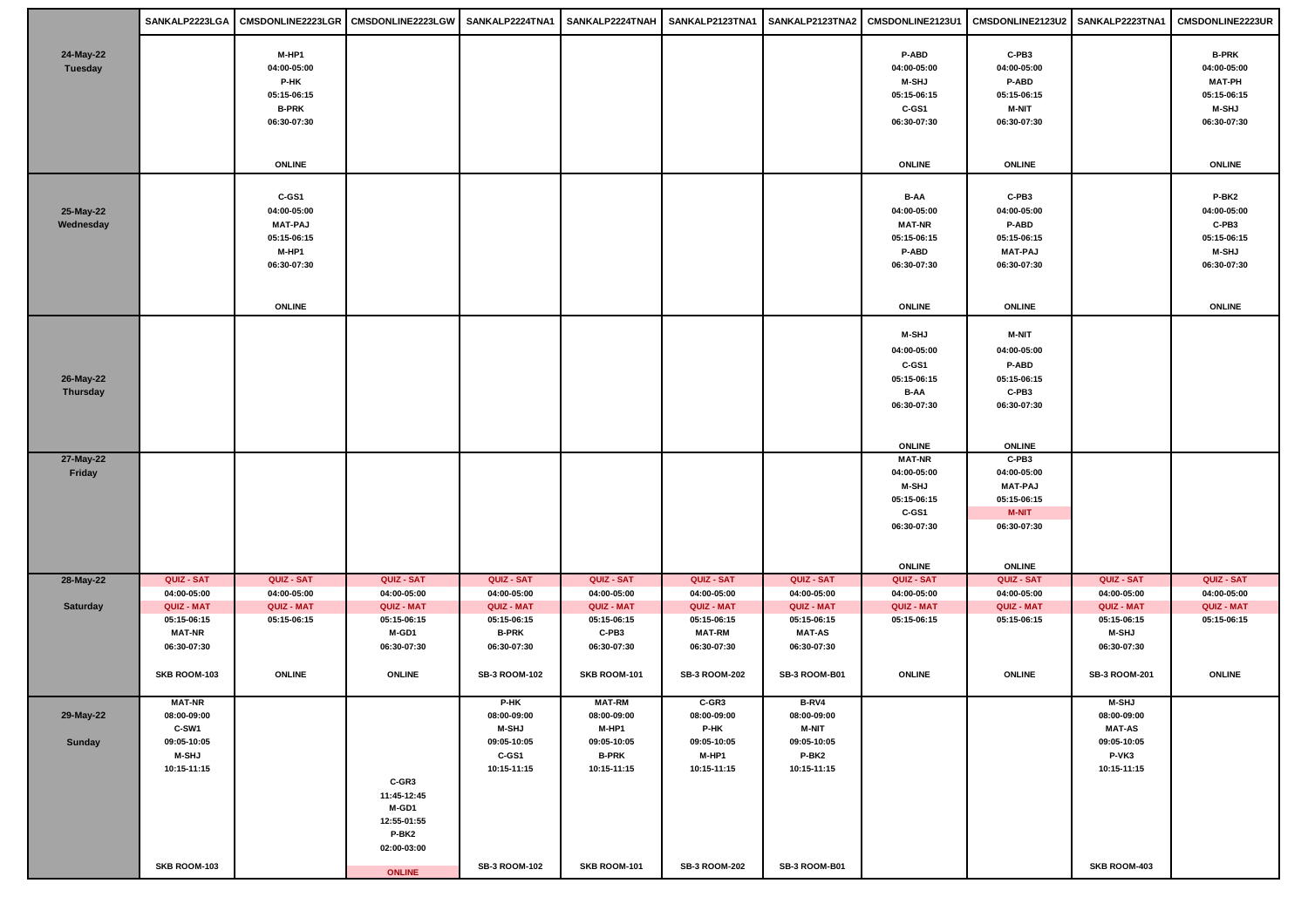|                      | CMSDONLINE2223UW              | SANKALPRN2226                       | SANKALP2226RA        | SANKALP2226RAH               | SANKALP2226RB                | SANKALP2226WA1               | SANKALP2226WA2               | SANKALP2226WA3       | SANKALP2226WA4               | SANKALP2226WAH               | SANKALP2226WB        |
|----------------------|-------------------------------|-------------------------------------|----------------------|------------------------------|------------------------------|------------------------------|------------------------------|----------------------|------------------------------|------------------------------|----------------------|
|                      |                               | C-GR3                               | <b>MAT-PAJ</b>       | M-KJ                         | <b>MAT-NR</b>                |                              |                              |                      |                              |                              |                      |
| 24-May-22<br>Tuesday |                               | 10:00 - 11:00                       | 04:00-05:00          | 04:00-05:00                  | 04:00-05:00                  |                              |                              |                      |                              |                              |                      |
|                      |                               | <b>E-SHILPA</b>                     | C-GR3                | <b>MAT-AS</b>                | M-KJ                         |                              |                              |                      |                              |                              |                      |
|                      |                               | 11:15-12:15                         | 05:15-06:15          | 05:15-06:15                  | 05:15-06:15                  |                              |                              |                      |                              |                              |                      |
|                      |                               | P-BK <sub>2</sub>                   | <b>SST-AJ</b>        | B-AA                         | P-ABD                        |                              |                              |                      |                              |                              |                      |
|                      |                               | 12:30 - 01.30                       | 06:30-07:30          | 06:30-07:30                  | 06:30-07:30                  |                              |                              |                      |                              |                              |                      |
|                      |                               | M-SHR1                              |                      |                              |                              |                              |                              |                      |                              |                              |                      |
|                      |                               | $02:00 - 03.00$                     |                      |                              |                              |                              |                              |                      |                              |                              |                      |
|                      |                               | <b>SKB - 104</b>                    | SKB                  | <b>SKB - 104</b>             | SKB                          |                              |                              |                      |                              |                              |                      |
|                      |                               | <b>SST-ANU</b>                      | <b>MAT-PAJ</b>       | <b>MAT-AS</b>                | <b>MAT-NR</b>                |                              |                              |                      |                              |                              |                      |
| 25-May-22            |                               | 10:00 - 11:00                       | 04:00-05:00          | 04:00-05:00                  | 04:00-05:00                  |                              |                              |                      |                              |                              |                      |
| Wednesday            |                               | P-BK2                               | <b>SST-AJ</b>        | <b>B-AA</b>                  | M-KJ                         |                              |                              |                      |                              |                              |                      |
|                      |                               | 11:15-12:15                         | 05:15-06:15          | 05:15-06:15                  | 05:15-06:15                  |                              |                              |                      |                              |                              |                      |
|                      |                               | <b>MAT-AS</b>                       | M-GD1                | M-KJ                         | <b>B-PRK</b>                 |                              |                              |                      |                              |                              |                      |
|                      |                               | 12:30 - 01.30                       | 06:30-07:30          | 06:30-07:30                  | 06:30-07:30                  |                              |                              |                      |                              |                              |                      |
|                      |                               | M-SHR1                              |                      |                              |                              |                              |                              |                      |                              |                              |                      |
|                      |                               | $02:00 - 03.00$                     |                      |                              |                              |                              |                              |                      |                              |                              |                      |
|                      |                               | <b>SKB-104</b>                      | SKB                  | <b>SKB - 104</b>             | SKB                          |                              |                              |                      |                              |                              |                      |
|                      |                               | M-SHR1                              | <b>MAT-PAJ</b>       | C-SW1                        | P-ABD                        |                              |                              |                      |                              |                              |                      |
|                      |                               | 10:00 - 11:00                       | 04:00-05:00          | 04:00-05:00                  | 04:00-05:00                  |                              |                              |                      |                              |                              |                      |
|                      |                               | P-BK2                               | M-GD1                | M-KJ                         | <b>B-PRK</b>                 |                              |                              |                      |                              |                              |                      |
| 26-May-22            |                               | 11:15-12:15                         | 05:15-06:15          | 05:15-06:15                  | 05:15-06:15                  |                              |                              |                      |                              |                              |                      |
| <b>Thursday</b>      |                               | C-GR3<br>12:30 - 01.30              | C-GR3<br>06:30-07:30 | <b>MAT-AS</b><br>06:30-07:30 | M-KJ<br>06:30-07:30          |                              |                              |                      |                              |                              |                      |
|                      |                               | <b>SST-ANU</b>                      |                      |                              |                              |                              |                              |                      |                              |                              |                      |
|                      |                               | $02:00 - 03.00$                     |                      |                              |                              |                              |                              |                      |                              |                              |                      |
|                      |                               | <b>SKB-104</b>                      | SKB                  | <b>SKB - 104</b>             | SKB                          |                              |                              |                      |                              |                              |                      |
| 27-May-22            |                               | M-SHR1                              | QUIZ - SAT           | QUIZ - SAT                   | <b>SST-ANU</b>               |                              |                              |                      |                              |                              |                      |
| Friday               |                               | 10:00 - 11:00                       | 04:00-05:00          | 04:00-05:00                  | 04:00-05:00                  |                              |                              |                      |                              |                              |                      |
|                      |                               | <b>MAT-AS</b>                       | <b>QUIZ - MAT</b>    | <b>QUIZ - MAT</b>            | <b>B-PRK</b>                 |                              |                              |                      |                              |                              |                      |
|                      |                               | 11:15-12:15                         | 05:15-06:15          | 05:15-06:15                  | 05:15-06:15                  |                              |                              |                      |                              |                              |                      |
|                      |                               | P-BK2<br>12:30 - 01:30              | P-VK3<br>06:30-07:30 | <b>SST-AH</b><br>06:30-07:30 | <b>MAT-NR</b><br>06:30-07:30 |                              |                              |                      |                              |                              |                      |
|                      |                               | C-GR3                               |                      |                              |                              |                              |                              |                      |                              |                              |                      |
|                      |                               | $02:00 - 03.00$                     |                      |                              |                              |                              |                              |                      |                              |                              |                      |
|                      |                               | <b>SKB-104</b>                      | SKB                  | <b>SKB - 104</b>             | SKB                          |                              |                              |                      |                              |                              |                      |
| 28-May-22            | QUIZ - SAT                    | M-SHR1                              |                      |                              |                              | QUIZ - SAT                   | QUIZ - SAT                   | QUIZ - SAT           | QUIZ - SAT                   | QUIZ - SAT                   | M-NE1                |
|                      | 04:00-05:00                   | 10:00 - 11:00                       |                      |                              |                              | 04:00-05:00                  | 04:00-05:00                  | 04:00-05:00          | 04:00-05:00                  | 04:00-05:00                  | 04:00-05:00          |
| <b>Saturday</b>      | <b>QUIZ - MAT</b>             | B-RV4                               |                      |                              |                              | QUIZ - MAT                   | QUIZ - MAT                   | QUIZ - MAT           | QUIZ - MAT                   | <b>QUIZ - MAT</b>            | <b>B-PRK</b>         |
|                      | 05:15-06:15<br><b>MAT-PAJ</b> | 11:15-12:15<br>C-GR3                |                      |                              |                              | 05:15-06:15<br><b>B-AA</b>   | 05:15-06:15<br><b>MAT-PS</b> | 05:15-06:15<br>B-RV4 | 05:15-06:15<br><b>MAT-PH</b> | 05:15-06:15<br>$C$ -GR3      | 05:15-06:15<br>C-GS1 |
|                      | 06:30-07:30                   | 12:30 - 01.30                       |                      |                              |                              | 06:30-07:30                  | 06:30-07:30                  | 06:30-07:30          | 06:30-07:30                  | 06:30-07:30                  | 06:30-07:30          |
|                      |                               | P-BK2                               |                      |                              |                              |                              |                              |                      |                              |                              |                      |
|                      | <b>ONLINE</b>                 | $02:00 - 03.00$<br><b>SKB - 302</b> |                      |                              |                              | SB-3 ROOM-402                | SB-3 ROOM-302                | SKB ROOM-402         | SB-3 ROOM-303                | SKB ROOM-104                 | SKB                  |
|                      |                               |                                     |                      |                              |                              | C-SW1                        | <b>MAT-PS</b>                | M-GD1                | <b>B-PRK</b>                 | P-BK2                        | C-GS1                |
| 29-May-22            |                               |                                     |                      |                              |                              | 08:00-09:00                  | 08:00-09:00                  | 08:00-09:00          | 08:00-09:00                  | 08:00-09:00                  | 08:00-09:00          |
|                      |                               |                                     |                      |                              |                              | B-AA                         | M-SR1                        | P-BK2                | <b>B-PRK</b>                 | M-SHR1                       | <b>MAT-PAJ</b>       |
| <b>Sunday</b>        |                               |                                     |                      |                              |                              | 09:05-10:05<br><b>MAT-NR</b> | 09:05-10:05<br>C-NP1         | 09:05-10:05<br>C-PB3 | 09:05-10:05<br><b>MAT-PH</b> | 09:05-10:05<br><b>SST-AH</b> | 09:05-10:05<br>M-NE1 |
|                      |                               |                                     |                      |                              |                              | 10:15-11:15                  | 10:15-11:15                  | 10:15-11:15          | 10:15-11:15                  | 10:15-11:15                  | 10:15-11:15          |
|                      | <b>MAT-PAJ</b>                |                                     |                      |                              |                              | P-HK                         | <b>B-AA</b>                  | P-BK2                | M-KJ                         | <b>MAT-AS</b>                | M-NE1                |
|                      | 11:45-12:45                   |                                     |                      |                              |                              | 11:45-12:45                  | 11:45-12:45                  | 11:45-12:45          | 11:45-12:45                  | 11:45-12:45                  | 11:45-12:45          |
|                      | <b>B-PRK</b>                  |                                     |                      |                              |                              | <b>M-SWT</b>                 | <b>SST-ANU</b>               | <b>MAT-PH</b>        | M-KJ                         | M-SHR1                       | <b>SST-AH</b>        |
|                      | 12:55-01:55                   |                                     |                      |                              |                              | 12:55-01:55                  | 12:55-01:55                  | 12:55-01:55          | 12:55-01:55                  | 12:55-01:55                  | 12:55-01:55          |
|                      | <b>M-SWT</b><br>02:00-03:00   |                                     |                      |                              |                              | <b>SST-ANU</b>               | P-VK3                        | <b>SST-AM</b>        | <b>SST-AH</b>                | $C$ -GR3                     | C-GS1                |
|                      |                               |                                     |                      |                              |                              | 02:00-03:00                  | 02:00-03:00                  | 02:00-03:00          | 02:00-03:00                  | 02:00-03:00                  | 02:00-03:00          |
|                      | <b>ONLINE</b>                 |                                     |                      |                              |                              | <b>SB-3 ROOM-402</b>         | <b>SB-3 ROOM-302</b>         | SKB ROOM-402         | SB-3 ROOM-303                | SKB ROOM-104                 | SKB                  |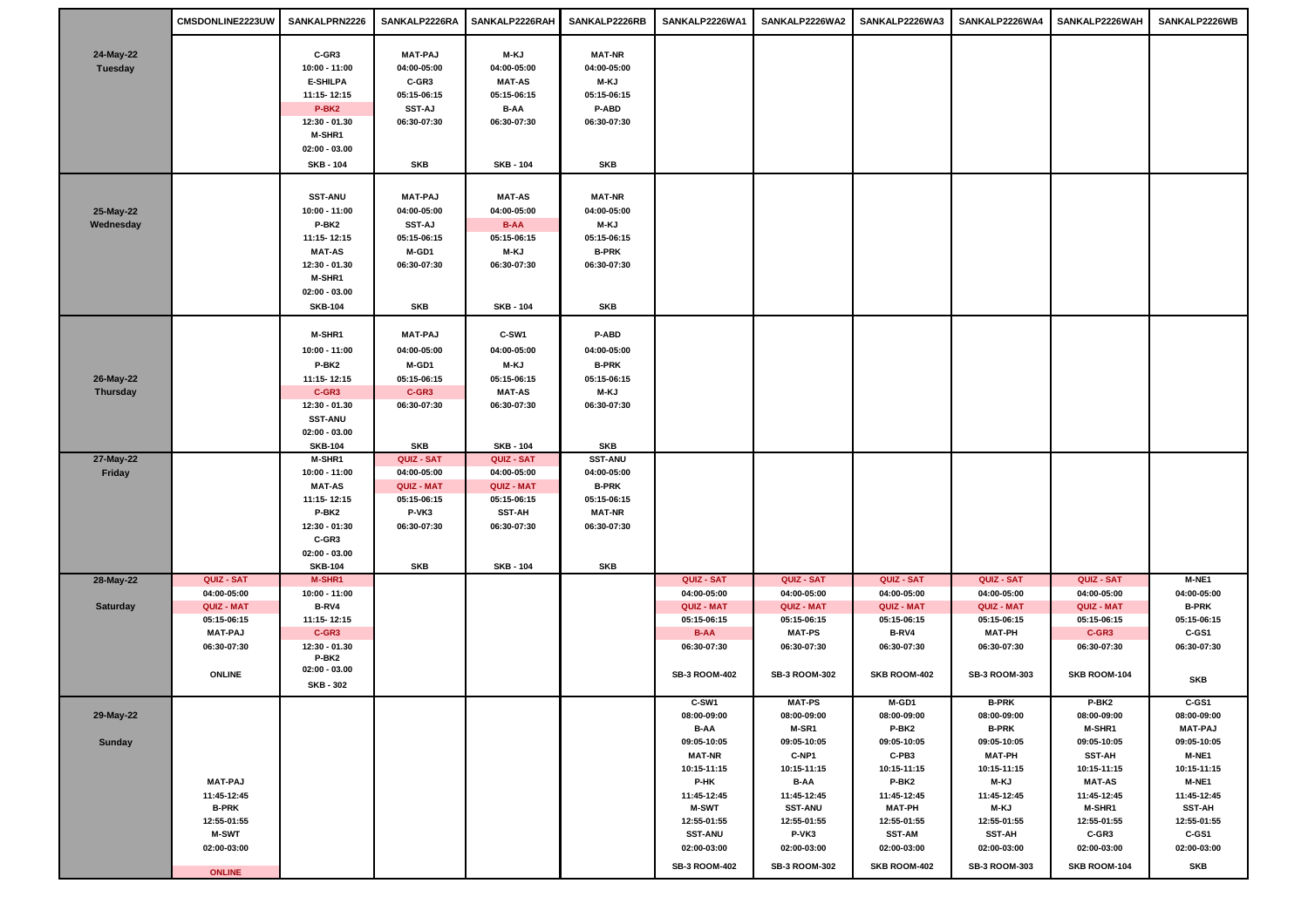|                 | eCMSDONLINE2125A1            | eCMSDONLINE2125A2    | eSANKALPRN2125       | eSANKALP2125R        | eSANKALP2125WA1              | eSANKALP2125WA2             | eSANKALP2125WA3      | eSANKALP2125WA4      | SANKALP2225RA        | SANKALP2225RAH               | SANKALP2225RB                |
|-----------------|------------------------------|----------------------|----------------------|----------------------|------------------------------|-----------------------------|----------------------|----------------------|----------------------|------------------------------|------------------------------|
|                 |                              |                      |                      |                      |                              |                             |                      |                      |                      |                              |                              |
| 24-May-22       | <b>MAT-AS</b>                | M-SR1                | <b>E-SHILPA</b>      | <b>SST-AM</b>        |                              |                             |                      |                      | <b>M-NIT</b>         | M-GD1                        | P-HK                         |
| Tuesday         | 04:00-05:00                  | 04:00-05:00          | $10:00 - 11:00$      | 04:00-05:00          |                              |                             |                      |                      | 04:00-05:00          | 04:00-05:00                  | 04:00-05:00                  |
|                 | <b>SST-AJ</b><br>05:15-06:15 | M-SR1<br>05:15-06:15 | C-PB3<br>11:15-12:15 | M-GD1<br>05:15-06:15 |                              |                             |                      |                      | C-PB3<br>05:15-06:15 | <b>SST-AH</b><br>05:15-06:15 | <b>MAT-PS</b><br>05:15-06:15 |
|                 | <b>M-SHR1</b>                | <b>MAT-NR</b>        | P-BK <sub>2</sub>    | <b>MAT-AS</b>        |                              |                             |                      |                      | <b>MAT-PH</b>        | <b>MAT-PS</b>                | M-NE1                        |
|                 | 06:30-07:30                  | 06:30-07:30          | 12:30 - 01.30        | 06:30-07:30          |                              |                             |                      |                      | 06:30-07:30          | 06:30-07:30                  | 06:30-07:30                  |
|                 |                              |                      | <b>M-NIT</b>         |                      |                              |                             |                      |                      |                      |                              |                              |
|                 |                              |                      | $02:00 - 03.00$      |                      |                              |                             |                      |                      |                      |                              |                              |
|                 | <b>ONLINE</b>                | <b>ONLINE</b>        | SB-III               | SKB                  |                              |                             |                      |                      | SKB                  | <b>SKB-302</b>               | <b>SKB</b>                   |
|                 |                              |                      |                      |                      |                              |                             |                      |                      |                      |                              |                              |
|                 | M-SHR1                       | <b>SST-AH</b>        | <b>SST-AM</b>        | M-GD1                |                              |                             |                      |                      | <b>SST-AM</b>        | <b>MAT-PS</b>                | <b>SST-AJ</b>                |
| 25-May-22       | 04:00-05:00                  | 04:00-05:00          | 10:00 - 11:00        | 04:00-05:00          |                              |                             |                      |                      | 04:00-05:00          | 04:00-05:00                  | 04:00-05:00                  |
| Wednesday       | <b>MAT-AS</b>                | M-SR1                | <b>B-AA</b>          | <b>SST-AM</b>        |                              |                             |                      |                      | <b>M-NIT</b>         | M-GD1                        | <b>B-PRK</b>                 |
|                 | 05:15-06:15                  | 05:15-06:15          | 11:15-12:15          | 05:15-06:15          |                              |                             |                      |                      | 05:15-06:15          | 05:15-06:15                  | 05:15-06:15                  |
|                 | <b>SST-AJ</b>                | <b>MAT-NR</b>        | C-PB3                | B-AA                 |                              |                             |                      |                      | P-BK2                | <b>SST-AH</b>                | <b>MAT-PS</b>                |
|                 | 06:30-07:30                  | 06:30-07:30          | 12:30 - 01.30        | 06:30-07:30          |                              |                             |                      |                      | 06:30-07:30          | 06:30-07:30                  | 06:30-07:30                  |
|                 |                              |                      | P-BK2                |                      |                              |                             |                      |                      |                      |                              |                              |
|                 |                              |                      | $02:00 - 03.00$      |                      |                              |                             |                      |                      |                      |                              |                              |
|                 | <b>ONLINE</b>                | <b>ONLINE</b>        | SB-III               | SKB                  |                              |                             |                      |                      | <b>SKB</b>           | <b>SKB-302</b>               | SKB                          |
|                 | <b>SST-AJ</b>                | C-AV4                | <b>MAT-PH</b>        | M-GD1                |                              |                             |                      |                      | B-RV4                | <b>MAT-PS</b>                | P-HK                         |
|                 | 04:00-05:00                  | 04:00-05:00          | 10:00 - 11:00        | 04:00-05:00          |                              |                             |                      |                      | 04:00-05:00          | 04:00-05:00                  | 04:00-05:00                  |
|                 | M-SHR1                       | M-SR1                | <b>M-NIT</b>         | C-SW1                |                              |                             |                      |                      | <b>MAT-PH</b>        | C-AV4                        | M-NE1                        |
| 26-May-22       | 05:15-06:15                  | 05:15-06:15          | 11:15-12:15          | 05:15-06:15          |                              |                             |                      |                      | 05:15-06:15          | 05:15-06:15                  | 05:15-06:15                  |
| Thursday        | C-SW1                        | <b>SST-AH</b>        | P-BK2                | P-HK                 |                              |                             |                      |                      | <b>M-NIT</b>         | M-GD1                        | <b>B-PRK</b>                 |
|                 | 06:30-07:30                  | 06:30-07:30          | 12:30 - 01.30        | 06:30-07:30          |                              |                             |                      |                      | 06:30-07:30          | 06:30-07:30                  | 06:30-07:30                  |
|                 |                              |                      | B-AA                 |                      |                              |                             |                      |                      |                      |                              |                              |
|                 |                              |                      | $02:00 - 03.00$      |                      |                              |                             |                      |                      |                      |                              |                              |
|                 | <b>ONLINE</b>                | <b>ONLINE</b>        | SB-III               | SKB                  |                              |                             |                      |                      | SKB                  | <b>SKB-302</b>               | SKB                          |
| 27-May-22       | <b>MAT-AS</b>                | P-VK3                | P-BK2                | B-AA                 |                              |                             |                      |                      | <b>SST-AM</b>        | M-GD1                        | M-NE1                        |
| Friday          | 04:00-05:00                  | 04:00-05:00          | 10:00 - 11:00        | 04:00-05:00          |                              |                             |                      |                      | 04:00-05:00          | 04:00-05:00                  | 04:00-05:00                  |
|                 | P-VK3<br>05:15-06:15         | B-RV4<br>05:15-06:15 | C-PB3<br>11:15-12:15 | C-SW1<br>05:15-06:15 |                              |                             |                      |                      | P-BK2<br>05:15-06:15 | C-AV4<br>05:15-06:15         | <b>MAT-PS</b><br>05:15-06:15 |
|                 | C-SW1                        | C-AV4                | M-NIT                | <b>MAT-AS</b>        |                              |                             |                      |                      | C-PB3                | B-RV4                        | <b>B-PRK</b>                 |
|                 | 06:30-07:30                  | 06:30-07:30          | 12:30 - 01.30        | 06:30-07:30          |                              |                             |                      |                      | 06:30-07:30          | 06:30-07:30                  | 06:30-07:30                  |
|                 |                              |                      | <b>SST-AM</b>        |                      |                              |                             |                      |                      |                      |                              |                              |
|                 |                              |                      | $02:00 - 03.00$      |                      |                              |                             |                      |                      |                      |                              |                              |
|                 | <b>ONLINE</b>                | <b>ONLINE</b>        | SB-III               | SKB                  |                              |                             |                      |                      | SKB                  | <b>SKB-302</b>               | <b>SKB</b>                   |
| 28-May-22       |                              |                      | <b>M-NIT</b>         |                      | M-SHR1                       | <b>B-AA</b>                 | <b>SST-ANU</b>       | <b>MAT-PAJ</b>       |                      |                              |                              |
|                 |                              |                      | 10:00 - 11:00        |                      | 04:00-05:00                  | 04:00-05:00                 | 04:00-05:00          | 04:00-05:00          |                      |                              |                              |
| <b>Saturday</b> |                              |                      | C-PB3<br>11:15-12:15 |                      | <b>M-SHR1</b><br>05:15-06:15 | P-VK3                       | P-HK                 | C-GR3<br>05:15-06:15 |                      |                              |                              |
|                 |                              |                      | <b>B-AA</b>          |                      | C-SW1                        | 05:15-06:15<br><b>M-SWT</b> | 05:15-06:15<br>M-SR1 | M-HP1                |                      |                              |                              |
|                 |                              |                      | 12:30 - 01.30        |                      | 06:30-07:30                  | 06:30-07:30                 | 06:30-07:30          | 06:30-07:30          |                      |                              |                              |
|                 |                              |                      | <b>MAT-PH</b>        |                      |                              |                             |                      |                      |                      |                              |                              |
|                 |                              |                      | $02:00 - 03.00$      |                      | <b>SKB ROOM-B02</b>          | SB-3 ROOM-101               | SKB ROOM-303         | SKB ROOM-302         |                      |                              |                              |
|                 |                              |                      | SB-III               |                      |                              |                             |                      |                      |                      |                              |                              |
|                 |                              |                      |                      |                      | <b>B-AA</b>                  | <b>SST-AJ</b>               | M-SR1                | M-HP1                |                      |                              |                              |
| 29-May-22       |                              |                      |                      |                      | 08:00-09:00                  | 08:00-09:00<br>P-VK3        | 08:00-09:00<br>B-RV4 | 08:00-09:00          |                      |                              |                              |
| Sunday          |                              |                      |                      |                      | <b>MAT-PS</b><br>09:05-10:05 | 09:05-10:05                 | 09:05-10:05          | C-GR3<br>09:05-10:05 |                      |                              |                              |
|                 |                              |                      |                      |                      | M-SHR1                       | <b>M-SWT</b>                | M-SR1                | C-GR3                |                      |                              |                              |
|                 |                              |                      |                      |                      | 10:15-11:15                  | 10:15-11:15                 | 10:15-11:15          | 10:15-11:15          |                      |                              |                              |
|                 |                              |                      |                      |                      | P-VK3                        | <b>M-SWT</b>                | C-NP1                | <b>SST-AM</b>        |                      |                              |                              |
|                 |                              |                      |                      |                      | 11:45-12:45                  | 11:45-12:45                 | 11:45-12:45          | 11:45-12:45          |                      |                              |                              |
|                 |                              |                      |                      |                      | C-SW1                        | P-VK3                       | <b>MAT-NR</b>        | B-RV4                |                      |                              |                              |
|                 |                              |                      |                      |                      | 12:55-01:55                  | 12:55-01:55                 | 12:55-01:55          | 12:55-01:55          |                      |                              |                              |
|                 |                              |                      |                      |                      | <b>SST-AJ</b>                | <b>MAT-NR</b>               | P-HK                 | <b>MAT-PAJ</b>       |                      |                              |                              |
|                 |                              |                      |                      |                      | 02:00-03:00                  | 02:00-03:00                 | 02:00-03:00          | 02:00-03:00          |                      |                              |                              |
|                 |                              |                      |                      |                      | <b>SKB ROOM-B02</b>          | SB-3 ROOM-101               | SKB ROOM-303         | SKB ROOM-302         |                      |                              |                              |